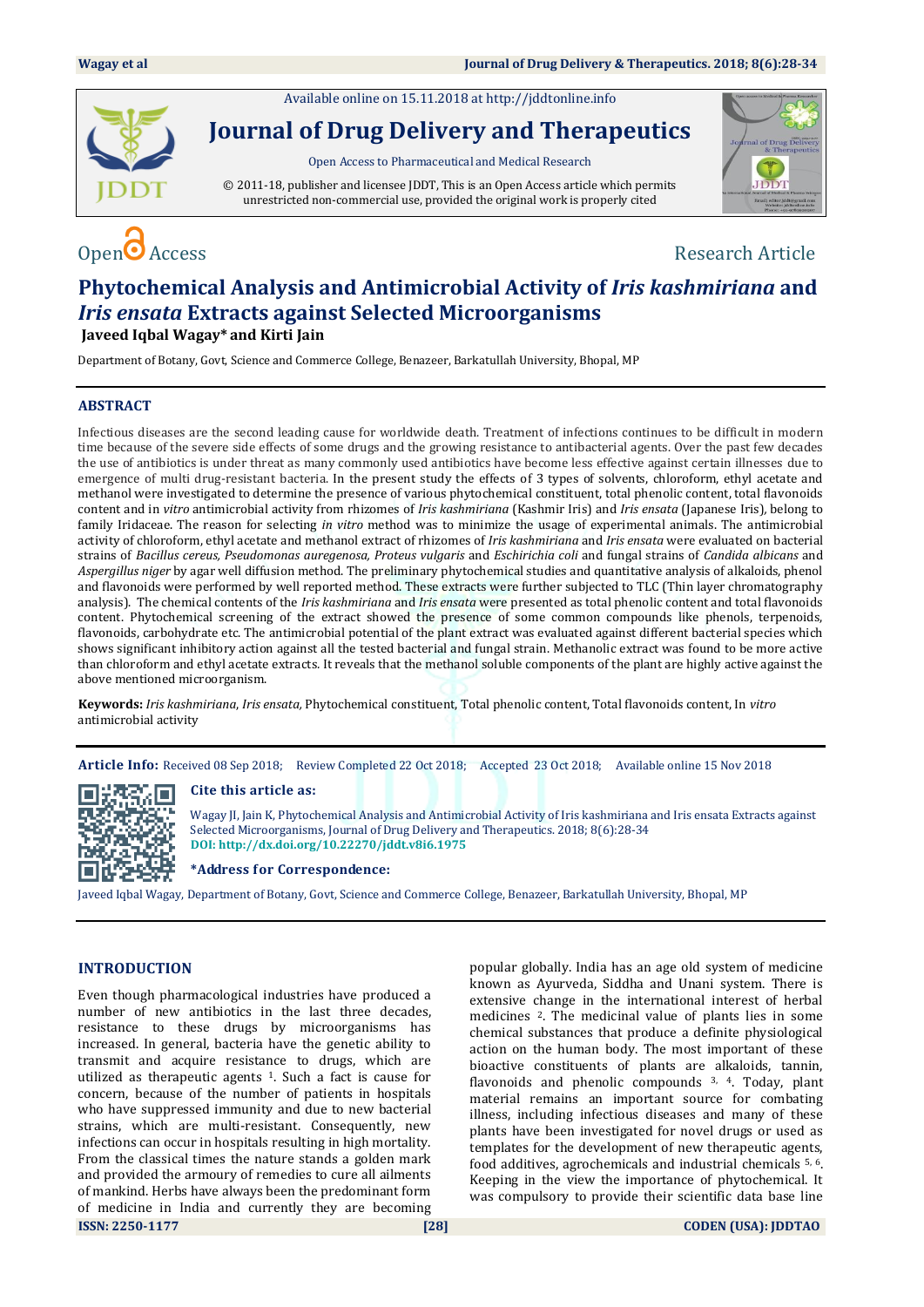which may play a significant role in drug preparation. Alkaloids play some metabolic role and control development in living system. It is used as antioxidant, anti inflammatory & reduces aerodigestive tract cancer risk in smokers 7. Tannin have shown antiviral, antibacterial and anti parasitic effects, anti inflammatory and antiulcer activity 8, 9. The Flavonoids and phenolic compounds in plants have reported to exert multiple biological effects including antioxidant, free radical scavenging abilities, anti-inflammatory, anticarcinogenic 10. Medicinal plants represent a rich source of antimicrobial agents. The development and spread of resistance to the existing antibiotics by microorganisms are due to haphazard use of commercial antimicrobial drugs commonly used in the treatment of various diseases. Although number of plants with antimicrobial activities has been identified, great number still remains unidentified 11. The Iris plant belonging to family Iridaceae is worldwide in distribution, the genus comprising of about 300 species known for their ornamental relevance and medicinal value. The species of the genus Iris are very useful for pulmonary asthma, cancer, inflammation, liver and uterus diseases <sup>12</sup>. The intensive phytochemical investigations of various iris species have resulted in the isolation of a variety of compounds including quinones, triterpenoids, flavonoids, isoflavonoids and stilbene glycosides <sup>13</sup>. Flavonoids and isoflavonoids are important plant secondary metabolites with structural diversity and are consumed by human as dietary constituents <sup>14</sup>. The isoflavone rich dietary consumption is reported to reduce risk of cancer particularly breast and prostate cancer 15, 16. The role of isoflavones in cancer 15, <sup>17</sup> osteoporosis, cardiovascular diseases and menopausal symptoms in addition to their antioxidant  $18$  antimicrobial  $19$  anti-inflammatory and estrogenic activities 15, 20 is well documented.

*Iris kashmiriana* is one of an important member of this family Iridaceae, locally known as Mazarmund in Kashmir. The plant has been widely used in traditional medicine and modern clinical preparations to treat cold, flu, malaria, toothache, cancer, bacterial and viral infections and bruise. The phytochemical analyses of the different extracts of Iris kashmiriana have revealed the presence of different compounds including flavonoids, isoflavonoids, glycosides and tannins. The medicinal importance of the plant prompted isolation of a variety of pharmacologically active compounds including quinones, triterpenoids, flavonoids, isoflavonoids and stilbene glycosides 21. Iris ensata belongs to Family Iridaceae that comprises of about eighty genera and about 1500 species. Iris ensata Thunb, a member of series Laevigatae (Diels) G. H. M. Lawr. (Subgenus Limniris (Tausch) Spach section Limniris Tausch), is native to China, Japan, Korea, and Russia <sup>22</sup>. This species is one of the most widely cultivated, hybridized, and important horticultural species <sup>23</sup> and has numerous important common cultivars known as Japanese iris. Therefore, the objectives of the present investigation were to evaluate the antimicrobial activity of 3 solvent extracts of rhizomes of *Iris kashmiriana* and *Iris ensata* in addition to provide data on total phenolic, flavonoids contents and preliminary phytochemical profile of the extracts.

#### **MATERIALS AND METHODS**

#### **Plant Material**

The Rhizomes of *Iris kashmiriana* and *Iris ensata* were collected from district Bandipora of Jammu and Kashmir region. Herbarium of both plants were prepared and submitted to Dr. Akhtar H. Malik, Curator, Centre of Biodiversity & Taxonomy, Department of Botany, University of Kashmir for authentication. Plant authentication voucher numbers obtained were 2625 and 2626 for *Iris kashmiriana* and *Iris ensata* respectively. Rhizome selected for the study was washed thoroughly under running tap water and then was rinsed in distilled water; they were allowed to dry for some time at room temperature. Then the Rhizome was shade dried without any contamination for about 3 to 4 weeks. Dried Rhizome was grinded using electronic grinder. Powdered plant material was observed for their colour, odour, taste and texture. Dried material was packed in air tight container and stored for Phytochemical and biological studies.

#### **Chemical reagents**

All the chemicals used in this study were obtained from HiMedia Laboratories Pvt. Ltd. (Mumbai, India), Sigma-Aldrich Chemical Co. (Milwaukee, WI, USA), SD Fine-Chem Chem. Ltd. (Mumbai, India) and SRL Pvt. Ltd. (Mumbai, India).All the chemicals and solvent used in this study were of analytical grade. The pathogenic microbes used in the current study are obtained from Microbial Culture collection, National Centre Forcell Science, Pune, Maharashtra, India.

#### **Extraction**

Extraction was performed using continuous hot percolation soxhlation. Dried pulverised parts of *Iris kashmiriana* and *Iris ensata* were placed in thimble of soxhlet apparatus. Soxhlation was performed at 60°C using chloroform as non polar solvent at first. Exhausted plant material (mark) was dried and afterward was extracted with ethyl acetate and methanol. Each solvent soxhlation was continued till no colour was observed in siphon tube. For confirmation of exhausted plant marc (i.e. completion of extraction) colourless solvent was collected from siphon tube and evaporated for residue. Absence of residual confirmed the completion of extraction. Obtained extracts were evaporated and using rotary vacuum evaporator (Buchi type) at 40°C. Dried extract was weighed and finally the percentage yields were calculated of the dried extracts.

#### **Qualitative phytochemical analysis of plant extract**

The *Iris kashmiriana* and *Iris ensata* extract of rhizome obtained was subjected to the preliminary phytochemical analysis following standard methods 24-25. The extract was screened to identify the presence or absence of various active principles like phenolic compounds, carbohydrates, flavanoids, glycosides, saponins, alkaloids, fats or fixed oils, protein and amino acid and tannins.

#### **Quantification of secondary metabolites**

Quantitative analysis is an important tool for the determination of quantity of phytoconstituents present in plant extracts. For this TPC and TFC are determined. Chloroform, ethyl acetate and methanol extract obtained from rhizomes of *Iris kashmiriana* and *Iris ensata* plant material of subjected to estimate the presence of TPC and TFC by standard procedure.

#### *Total phenolic content estimation (TPC)*

The amount of total phenolic in extracts was determined with the Folin Ciocalteu reagent. Concentration of (20-100 μg/ml) of gallic acid was prepared in methanol. Concentration of 100 μg/ml of plant extract were also prepared in methanol and 0.5ml of each sample were introduced in to test and mixed with 2 ml of a 10 fold dilute folin ciocalteu reagent and 4 ml of 7.5% sodium carbonate.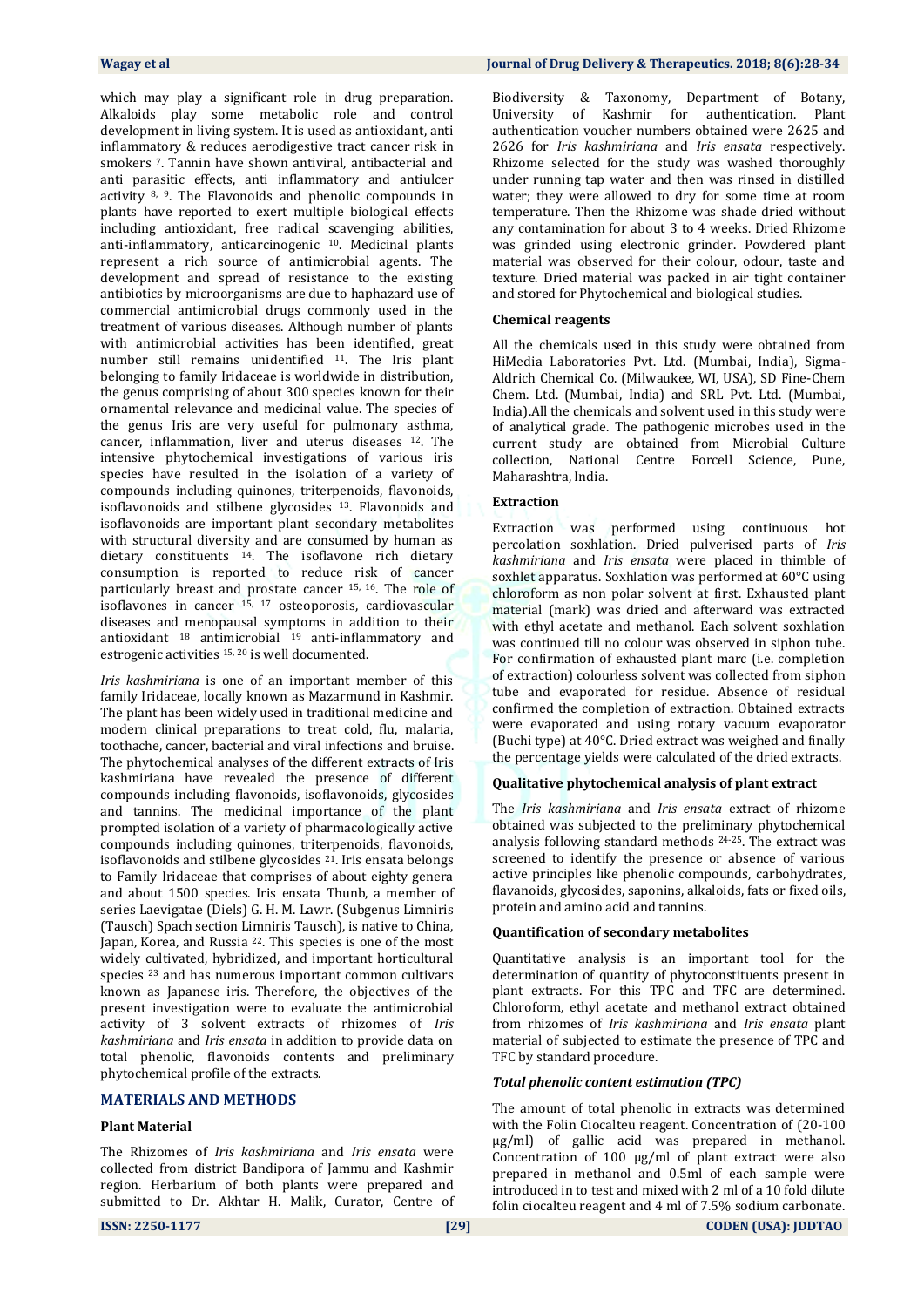The tubes were covered with parafilm and it was then incubated at room temperature for 30 min with intermittent shaking and the absorbance were taken at 765 nm against using methanol as blank. Total phenolic content was calculated by the standard regression curve of gallic acid and the results were expressed as gallic acid equivalent (mg/g) 26.

#### *Total flavonoid content estimation (TFC)*

Different concentration of rutin (20 to 100 μg/ml) was prepared in methanol. Test sample of near about same polarity (100 μg/ml) were prepared. An aliquot 0.5ml of diluted sample was mixed with 2 ml of distilled water and subsequently with 0.15 ml of a 5% NaNO<sup>2</sup> solution. After 6 min, 0.15 ml of a 10% AlCl<sub>3</sub> solution was added and allowed to stand for 5min and then 2 ml of 4% NaOH solution was added to the mixture. The final volume was adjusted to 5ml with distilled water and allowed to stand for another 15 min. Absorbance was determined at 510 nm against water as blank. Total flavonoid content was calculated by the standard regression curve of rutin/ quercetin 27.

#### *Well diffusion method*

The agar well diffusion method technique <sup>28</sup> was used to determine the antibacterial activity of the plant extracts. Inoculation was done on sterile nutrient agar media plate using 18 hours old culture. A sterile 5mm cork borer was used to punch holes after solidification of media. The wells formed were filled with different concentrations of the extract which were labeled accordingly; 100mg/ml, 150mg/ml, 200mg/ml, 250mg/ml. The plates were then left on the bench for 1 hour for adequate diffusion of the extracts and incubated at 37°C for 48 hours in upright condition. Standard drug: Ofloxocin (10 mcg/ml) was used as standard antibacterial agent and Amphotericin B (10 mcg/ml) was used as standard antifungal agent. The Experiment was repeated triplets and the mean values were calculated.

#### **RESULTS AND DISCUSSION**

The crude extracts so obtained after the percolation extraction process, extracts was further concentrated on water bath for evaporate the solvents completely to obtain the actual yield of extraction. To obtain the percentage yield of extraction is very important phenomenon in phytochemical extraction to evaluate the standard extraction efficiency for a particular plant, different parts of same plant or different solvents used. The yield of extracts obtained from sample using chloroform, ethyl acetate and methanol as solvents are depicted in the Table 1.

#### **Table 1: % Yield of rhizomes of** *Iris kashmiriana* **and**  *Iris ensata*

| % Yield              | Iris kashmiriana | Iris ensata |  |
|----------------------|------------------|-------------|--|
| <b>Chloroform</b>    | 1.41             | 177         |  |
| <b>Ethyl acetate</b> | 2.92             | 3.26        |  |
| Methanol             | 3.13             | 3 91        |  |
|                      |                  |             |  |

Result of present study showed that methanolic extract of *Iris kashmiriana* and *Iris ensata* has highest methanolic extractive percentage compare to other extracts.

Phytochemical analysis of chloroform, ethyl acetate and methanol extract of rhizomes of *Iris kashmiriana* and *Iris ensata* showed the presence of carbohydrate, alkaloids, flavonoids, phenolics, tannin, saponins, triterpenoids Table 2 & 3.

| Table 2: Phytochemical screening of rhizomes of <i>Iris kashmiriana</i> extracts |  |  |  |  |
|----------------------------------------------------------------------------------|--|--|--|--|
|----------------------------------------------------------------------------------|--|--|--|--|

| Iris kashmiriana                     |            |                      |                 |
|--------------------------------------|------------|----------------------|-----------------|
| <b>Tests</b>                         | Chloroform | <b>Ethyl</b> acetate | <b>Methanol</b> |
| Carbohydrates                        |            |                      |                 |
| Molish test                          | $+Ve$      | $+Ve$                | $+Ve$           |
| Fehling's test                       | $+Ve$      | $+Ve$                | $+Ve$           |
| Benedict's test                      | $+Ve$      | $+Ve$                | $+Ve$           |
| <b>Proteins and Amino Acids</b>      |            |                      |                 |
| Biuret's test                        | -Ve        | $+Ve$                | $+Ve$           |
| Ninhydrin test                       | -Ve        | $+Ve$                | $+Ve$           |
| Glycosides                           |            |                      |                 |
| Borntrager                           | $+Ve$      | -Ve                  | -Ve             |
| Killar killani                       | +Ve        | -Ve                  | -Ve             |
| <b>Alkaloids</b>                     |            |                      |                 |
| Mayer                                | -Ve        | $+Ve$                | $-Ve$           |
| Hager                                | $+Ve$      | $+Ve$                | -Ve             |
| Wager                                | +Ve        | $+Ve$                | -Ve             |
| <b>Saponins</b>                      |            |                      |                 |
| Froth's test                         | -Ve        | -Ve                  | -Ve             |
| <b>Flavonoids</b>                    |            |                      |                 |
| Lead acetate test                    | $+Ve$      | $+Ve$                | $+Ve$           |
| Alkaline reagent test                | +Ve        | $+Ve$                | $+Ve$           |
| <b>Treterpenoids And Steroids</b>    |            |                      |                 |
| Salkowski's test                     | $+Ve$      | $+Ve$                | $+Ve$           |
| L. burchard's test                   | $+Ve$      | $+Ve$                | $+Ve$           |
| <b>Tannin and Phenolic Compounds</b> |            |                      |                 |
| Ferric chhloride test                | $+Ve$      | $+Ve$                | $+Ve$           |
| Lead acetate test                    | +Ve        | $+Ve$                | $+Ve$           |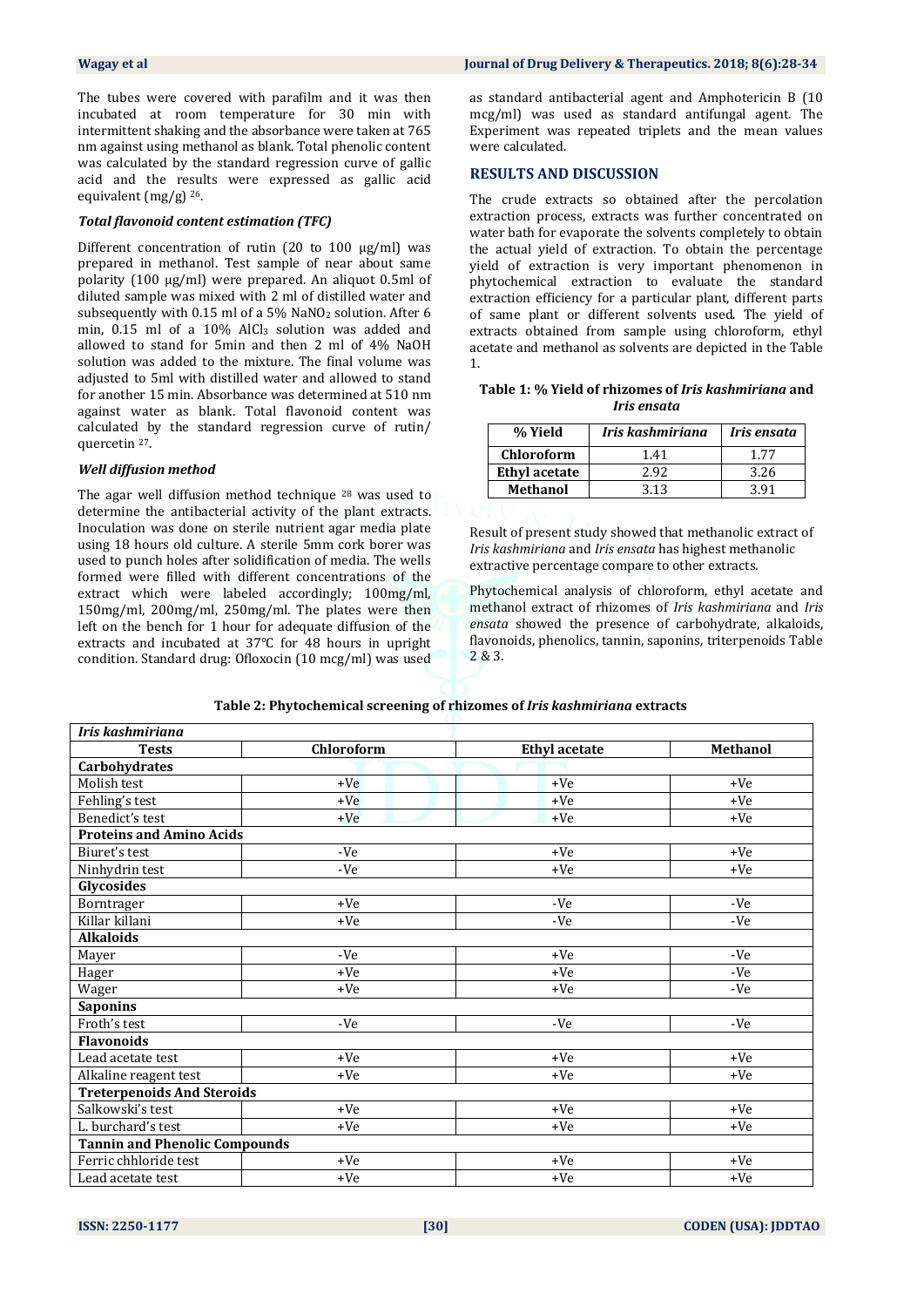| Iris ensata                          |             |                      |                 |
|--------------------------------------|-------------|----------------------|-----------------|
| <b>Tests</b>                         | Chloroform  | <b>Ethyl</b> acetate | <b>Methanol</b> |
| Carbohydrates                        |             |                      |                 |
| Molish test                          | $+Ve$       | $+Ve$                | $+Ve$           |
| Fehling's test                       | $+Ve$       | $+Ve$                | $+Ve$           |
| Benedict's test                      | +Ve         | $+Ve$                | $+Ve$           |
| <b>Proteins and Amino Acids</b>      |             |                      |                 |
| Biuret's test                        | -Ve         | -Ve                  | $+Ve$           |
| Ninhydrin test                       | -Ve         | -Ve                  | $+Ve$           |
| Glycosides                           |             |                      |                 |
| Borntrager                           | -Ve         | $+Ve$                | $+Ve$           |
| Killar killani                       | -Ve         | -Ve                  | $+Ve$           |
| <b>Alkaloids</b>                     |             |                      |                 |
| Mayer                                | -Ve         | $-Ve$                | $+Ve$           |
| Hager                                | -Ve         | $+Ve$                | $+Ve$           |
| Wager                                | -Ve         | +Ve                  | $+Ve$           |
| <b>Saponins</b>                      |             |                      |                 |
| Froth's test                         | -Ve         | -Ve                  | $+Ve$           |
| <b>Flavonoids</b>                    |             |                      |                 |
| Lead acetate test                    | $+Ve$       | $+Ve$                | $+Ve$           |
| Alkaline reagent test                | $+Ve$       | $+Ve$                | $+Ve$           |
| <b>Treterpenoids And Steroids</b>    |             |                      |                 |
| Salkowski's test                     | $+Ve$       | $+Ve$                | $+Ve$           |
| L. burchard's test                   | 天义<br>$+Ve$ | +Ve                  | $+Ve$           |
| <b>Tannin and Phenolic Compounds</b> |             |                      |                 |
| Ferric chhloride test                | $-Ve$       | -Ve                  | $+Ve$           |
| Lead acetate test                    | -Ve         | -Ve                  | $+Ve$           |

#### **Table 3: Phytochemical screening of rhizomes of** *Iris ensata* **extracts**

Quantitative phytochemical assay was performed by calculating total phenolic content (TPC) and total flavonoid content (TFC). The TPC was calculated with respect to gallic acid (standard) and the TPC in chloroform, ethyl acetate and methanol extract of rhizomes of *Iris*  *kashmiriana* and *Iris ensata* was present in table 4 & Fig 1. Methanolic extract of *Iris kashmiriana* and *Iris ensata* was found to be the maximum content 62.500 and 114.167 mg/g equivalent to gallic acid respectively.

#### **Table 4: Total phenolic content of extracts**

| <b>Extracts</b> | IE-CH  | IE-EA  | <b>IE-MEOH</b> | IK-CH  | <b>IK-EA</b> | <b>IK-MEOH</b> |
|-----------------|--------|--------|----------------|--------|--------------|----------------|
| TPC (mg/g)      | 10.333 | 18.833 | 62.500         | 24.333 | 18.667       | 114.167        |



**Figure 1; Graph of estimation of total phenolic content**

TFC was then calculated with respect to rutin taken as standard. The TFC in chloroform, ethyl acetate and methanol extract of rhizomes of *Iris kashmiriana* and *Iris ensata* was present in table 5 & Fig. 2.

| Table 5: Total flavonoids content of extracts |  |  |
|-----------------------------------------------|--|--|
|-----------------------------------------------|--|--|

| <b>Extracts</b> | IE-CH  | IE-EA  | <b>IE-MEOH</b> | IK-CH   | <b>IK-EA</b> | <b>IK-MEOH</b> |
|-----------------|--------|--------|----------------|---------|--------------|----------------|
| TFC (mg/g)      | 69.833 | 92.500 | 119.000        | 126.667 | 117.833      | 131.667        |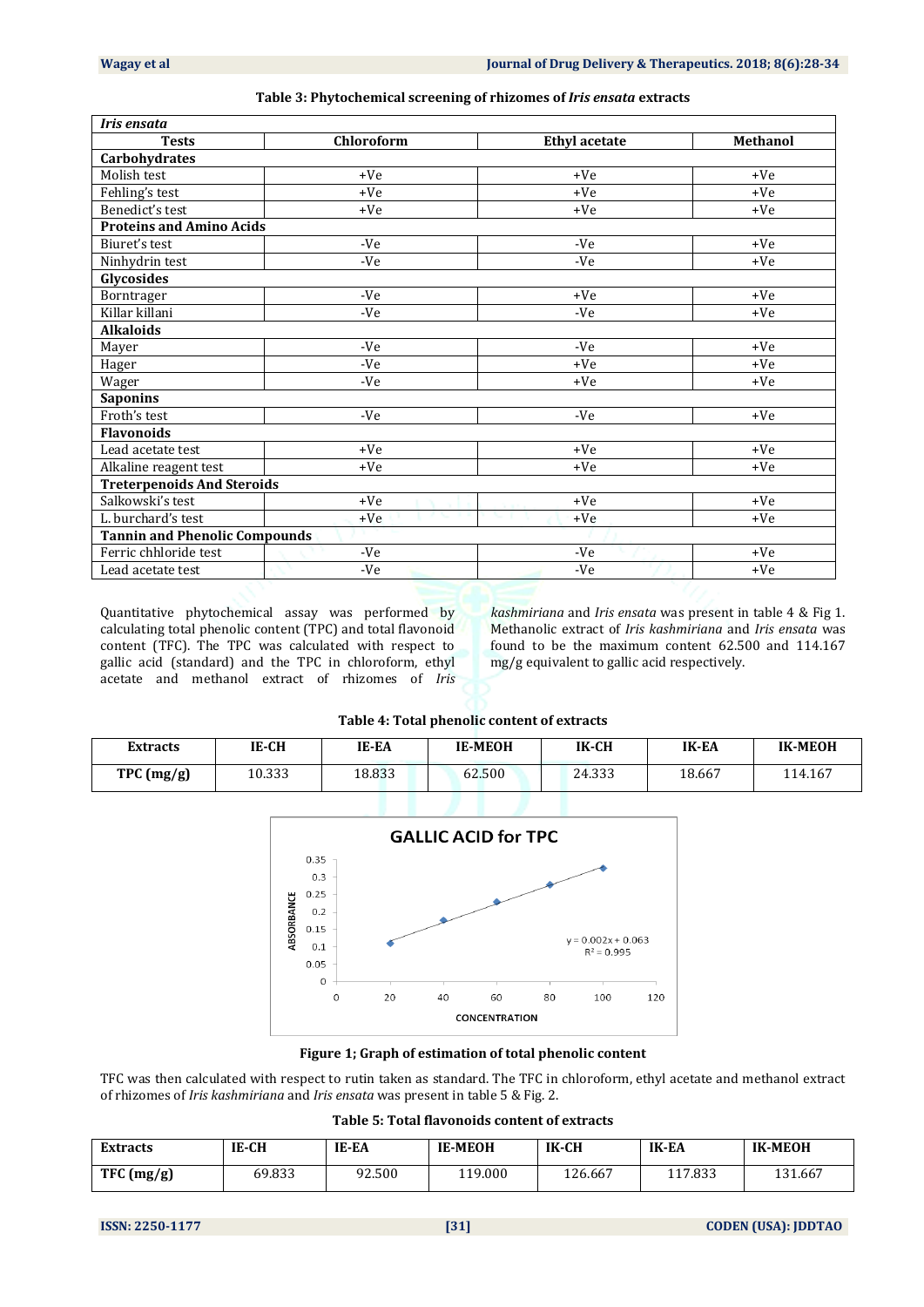

**Figure 2: Graph of estimation of total flavonoids content**

#### **Wagay et al Journal of Drug Delivery & Therapeutics. 2018; 8(6):28-34**

*In-vitro* studies of various plant extracts were evaluated against growth of different microorganisms. In the present study, the efficacy of chloroform, ethyl acetate and methanolic extract was determined quantitatively by measuring the diameter zone of inhibition. It was clear from the experimental data presented in Table 6 & 7 and fig 3-6 that antimicrobial activity was showed by each extract against all the strains. The present study clearly shows that methanolic extracts of *Iris kashmiriana* highly active against *P. vulgaris* and thus possess antibacterial activity at most. It is effective against all the strain in concentration dependent manner.

#### **Table 6: Screening of antimicrobial activity of methanolic extract of** *Iris kashmiriana*

|                    | %result           |                    |                   |                                      |                                  |
|--------------------|-------------------|--------------------|-------------------|--------------------------------------|----------------------------------|
| $50 \text{ mg/ml}$ | $100$ mg/ml       | $150$ mg/ml        | $200$ mg/ml       | <b>STD</b><br>$10\mu g/ml$           | <b>Highest dose</b><br>$v/s$ std |
| $8.55 \pm 0.404$   | $10.00 \pm 0.476$ | 11.78±0.656        | $17.97 \pm 0.556$ | 31.06±1.299                          | 57.87                            |
| $9.70 \pm 1.089$   | $11.81 \pm 0.566$ | 13.98±0.512        | $16.22 \pm 0.713$ | 29.33±0.234                          | 55.31                            |
| $12.43 \pm 0.630$  | $17.92 \pm 0.377$ | 20.05±0.772        | 21.99±0.607       | 33.03±0.611                          | 66.59                            |
| $9.03 \pm 0.403$   | 12.07±0.309       | 13.75±0.387        | $16.25 \pm 0.264$ | 33.36±0.926                          | 48.71                            |
| $9.00 \pm 0.490$   | $10.90 \pm 0.661$ | $-11.97 \pm 0.413$ | 14.10±0.648       | $29.20 \pm 0.216$                    | 48.28                            |
| $8.15 \pm 0.705$   | 11.87±0.427       | 14.05±0.574        | 17.05±0.618       | 32.16±0.697                          | 53.02                            |
|                    |                   |                    |                   | Zone of Inhibition (in mm) with dose |                                  |

**Table 7: Screening of antimicrobial activity of methanolic extract of** *Iris ensata*

|                    |                       | %result           |                   |                   |                            |                                |
|--------------------|-----------------------|-------------------|-------------------|-------------------|----------------------------|--------------------------------|
| <b>IE-Methanol</b> | $50 \,\mathrm{mg/ml}$ | $100$ mg/ml       | $150$ mg/ml       | $200$ mg/ml       | <b>STD</b><br>$10\mu g/ml$ | <b>Highest</b><br>dose v/s std |
| <b>B.</b> cereus   | 13.83±0.443           | $16.05 \pm 0.310$ | 19.05±0.310       | $21.15 \pm 0.310$ | 31.06±1.299                | 68.10                          |
| P. auregenosa      | $12.63 \pm 0.126$     | 14.28±1.408       | 18.07±0.550       | $20.55 \pm 0.310$ | 29.33±0.234                | 70.08                          |
| P. vulgaris        | 12.88±0.665           | $16.12 \pm 0.556$ | 19.80±0.583       | $21.93 \pm 0.596$ | 33.03±0.611                | 66.40                          |
| E. coli            | $9.93 \pm 0.512$      | 12.85±0.532       | $16.15 \pm 0.525$ | 20.04±0.432       | 33.36±0.926                | 60.07                          |
| C. albicans        | $0.00 \pm 0.000$      | $0.00 \pm 0.000$  | 11.82±0.732       | 14.07±0.607       | 29.20±0.216                | 48.18                          |
| A. niger           | $0.00 \pm 0.000$      | $10.07 \pm 0.573$ | 11.05±0.613       | 15.91±0.740       | 32.16±0.697                | 49.47                          |



**Figure 3: Zone of inhibition of** *Iris kashmiriana* **on various bacterial strains**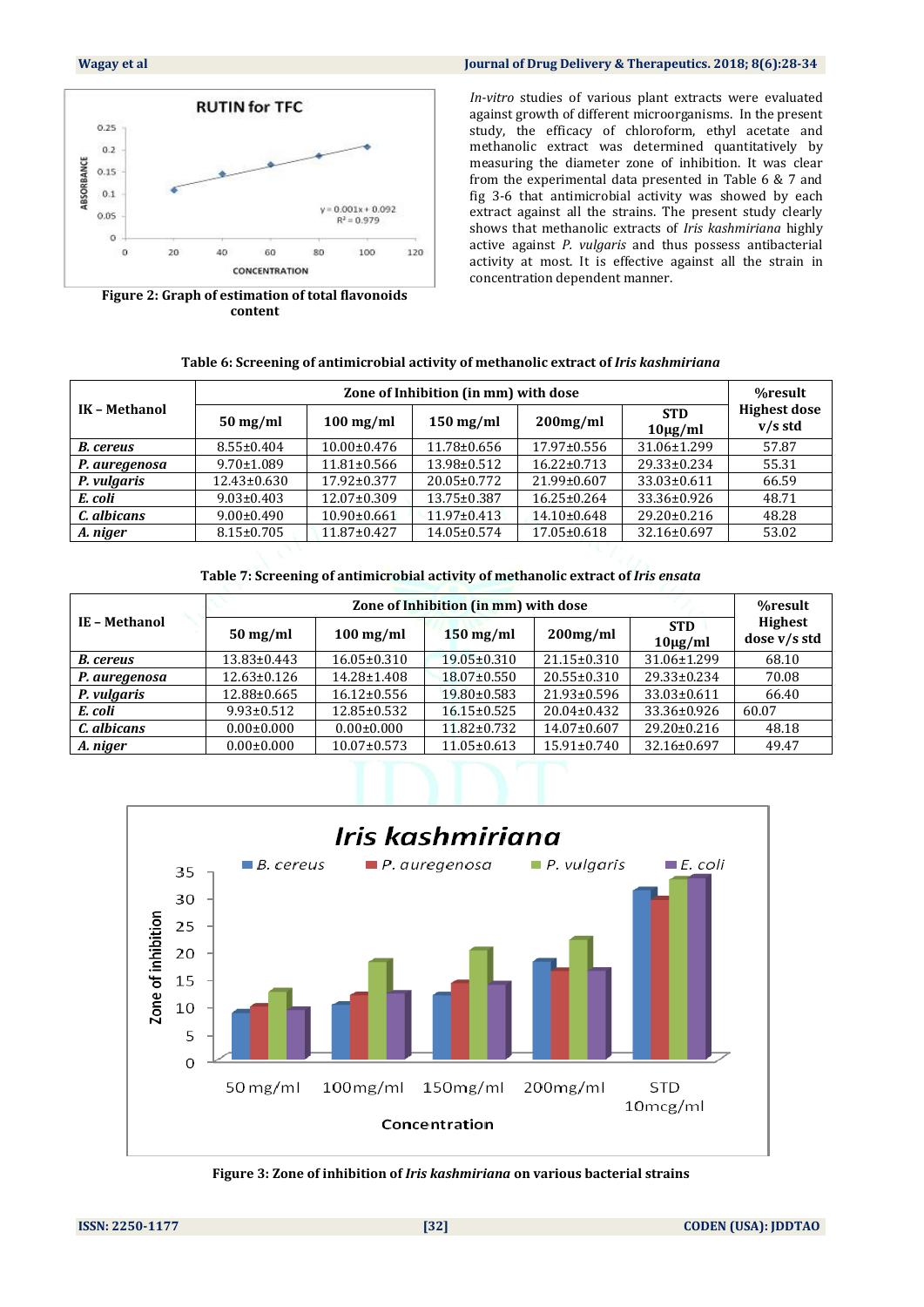

**Figure 4: Zone of inhibition of** *Iris kashmiriana* **on various fungal strains**



**Figure 5: Zone of inhibition of** *Iris ensata* **on various bacterial strains**



**Figure 6: Zone of inhibition of** *Iris ensata* **on various fungal strains**